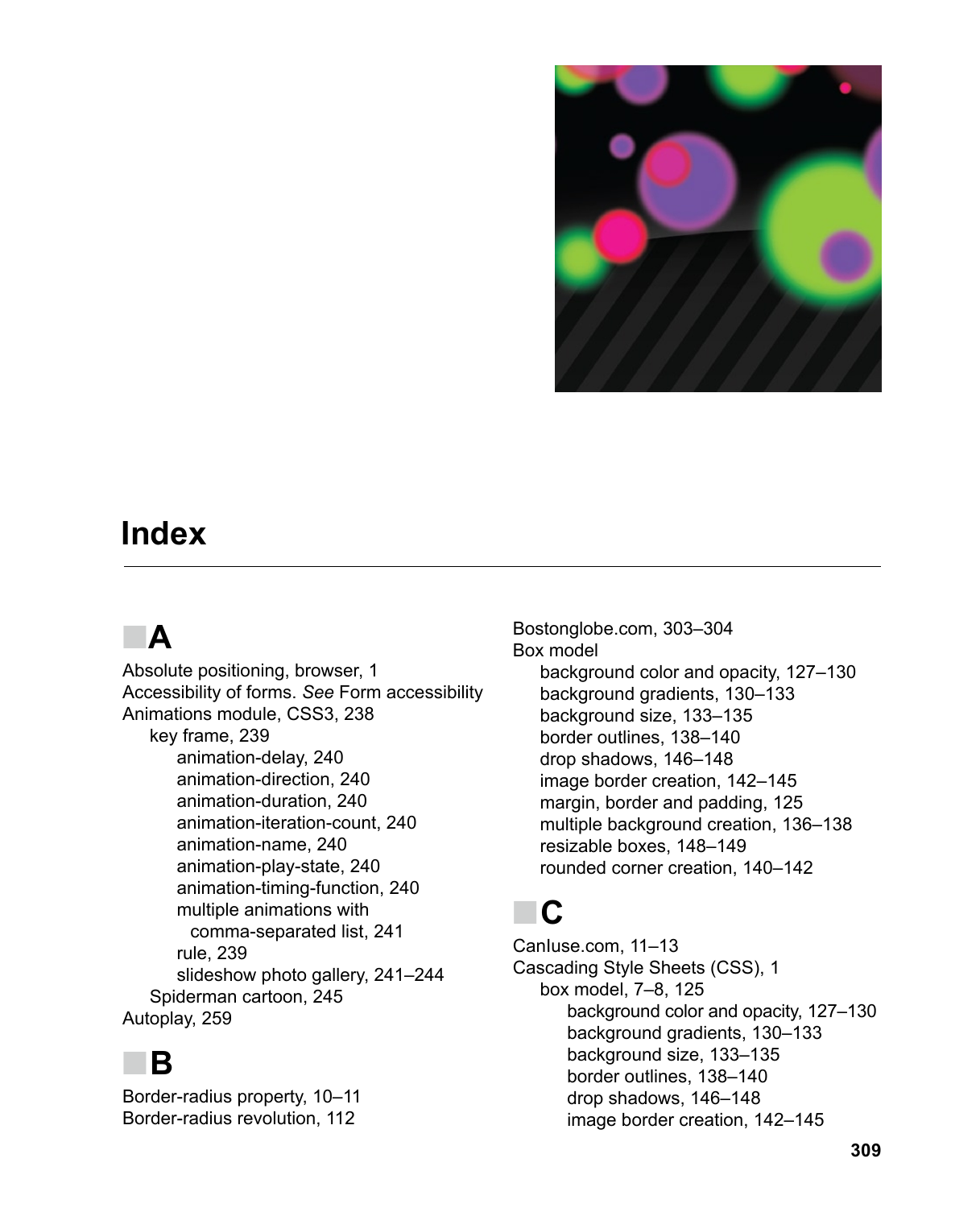Cascading Style Sheets (CSS) (*cont*.) margin, border and padding, 125 multiple background creation, 136–138 resizable boxes, 148–149 rounded corner creation, 140–142 CSS3 cross-browser compatibility, 9–13 declaration rule, 4–5 default values, 22–23 image aspect ratio, 19–21 with JavaScript, 13–16 modules, 2–4 multiple background image, 16–18 selectors, 6 inheritance, 8–9 positioning types, 1 purpose, 1 typography, 79 drop cap creation, 82–84 hanging punctuation, 84–90 hierarchy, 90–93 multicolumn text blocks, 93–96 text hyphenation handling, 79–82 Class selectors, 6 Color, RGBa, 68 alpha transparency, 74 browser support, 69–70 HSLa works, 72 HSL model representation, 72–74 limitations, 69 syntax, 69 ColorZilla, 133 Contextual help, 263–264 @Counter-style for custom lists, 119 circle bullet, 120 counter value representation, 119 repeating counter type, 121 symbols and additive-symbols, 120 syntax, 119–120 triangle bullet, 121 CSS-based layouts, 151 block elements, 151 clearing floats, 165–173 default flow, 151, 153 display property, 154 altered document flow, 155 values, 154

inline elements, 152 reset, 173–175 CSS positioning, 151, 156 absolute, 158 relative, 156, 157 relative positioning rule, 157 static, 156 statically positioned elements, 156 CSS reset, 173–175

#### ■ **D**

Design for context, 297 Mint.com iPhone app, 298 Star Chart app, augmented-reality views, 299–300 Design for user, 300 mobile experience approach, 301–302 platform choice approach, 300–301 tablets, 302 Document Object Model (DOM), 4–5 Drop-down menu with lists, 115 border-radius property, 115 browser support and prefixes, 116 CSS style sheet, 117 CSS3 gradients, 118 CSS3 transitions, 115 drop-down effect, 117–118 gradients, 115 HTML markup, 116–117 <ul> element, 115 2D transformations, CSS3, 217 browser compatibility, 221–222 2D transform tool, 225 HTML5 document, mouse hover, 222–225 matrix, 225 browser support, 228–229 cssSandpaper, 230 2D coordinate system, 226–227 HTML5 document, mouse hover, 229–230 syntax, 227–228 transform property, 218 rotate() transform function, 218 scale() transform function, 218–219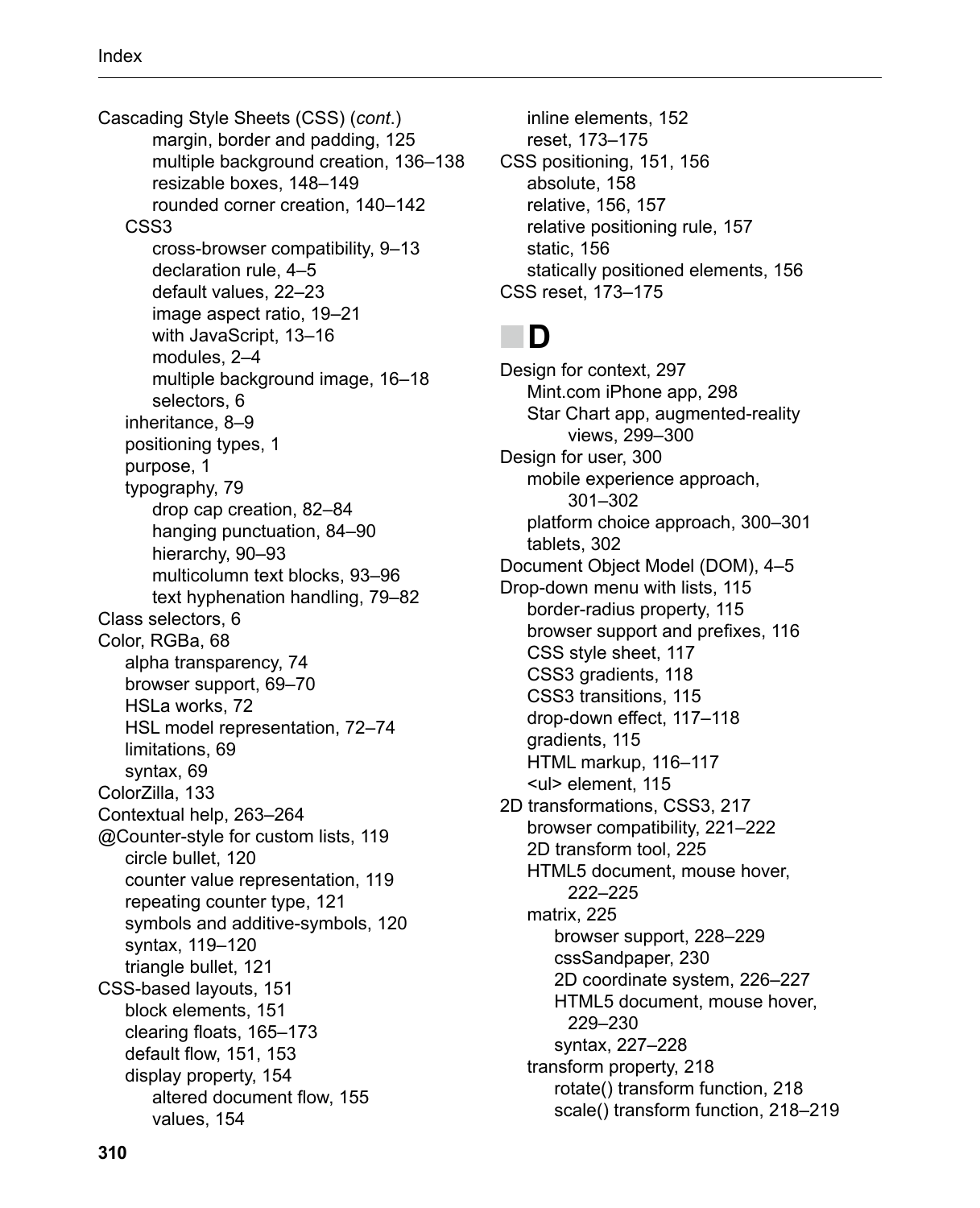skew() transform function, 219 translate() transform function, 219–220 transform-origin property, 220–221 3D transformations, CSS3, 245 animation, 248 backface-visibility property, 248 browser support, 248–249 CSS3 3D transforms module, 245 3D transform functions, 246 matrix3D() function, 246 rotate3D() function, 246 rotateZ() function, 246 scale3D() function, 246 scaleZ() function, 246 translate3D() function, 246 translateZ() function, 246 flipping, HTML element, 249–251 online tool, 251 perspective origin, 247 perspective value, 246–247 transform-style property, 247–248

#### ■ **E**

Error handling, UX patterns, 277 account creation form, 279–280 Mint.com form validation, 278 reviewing and re-reviewing, 280 tumblr blog registration, 278 External CSS, 6

# ■ **F, G**

Flexible lists marker, 121 box generation, 123 class note insertion, 122–123 marker pseudo-element, 122 syntax, 122 @font-face Kit Generator, 50 Form accessibility, 253, 261 browser support, 262 cognitive disabilities, 261 contextual help, title attribute, 263–264 CSS3 pseudo-classes, 261–262 error management, 261 form validator, 261 HTML5 pattern feature, 263

HTML5 specifications, 261, 262 validation input message, 262–263 validation management, 261 Floating elements, 160 markups, 160–165 nonintuitive behavior, 160 Fonts, 49 fallback fonts, 55 browser support, 56 CSS syntax, 56 font stack, 57–58 font-size-adjust property, 56 x-height value, 55 @font-face, 49 browser support, 52 bulletproof syntax, 53 formats, 51 Kit Generator, 50 multiple web fonts, 53–54 OpenType (.otf), 50 rename, 53 syntax, 52 TrueType (.ttf), 50 .TTF format, 53 .WOFF format, 53 FontSquirrel, 50

### ■ **H**

High-pixel-density screens device pixel and CSS pixel, 209–210 image-background rule, 211 working principle, 210–211 HSLa browser support, 74 color values, 73 geometric representation, 73 Hue, 72 Lightness, 72 Saturation, 72 HTML5, 4 Hue, saturation, lightness (HSL) color model, 128

# ■ **I, J**

ID selectors, 6 Image-resolution, 21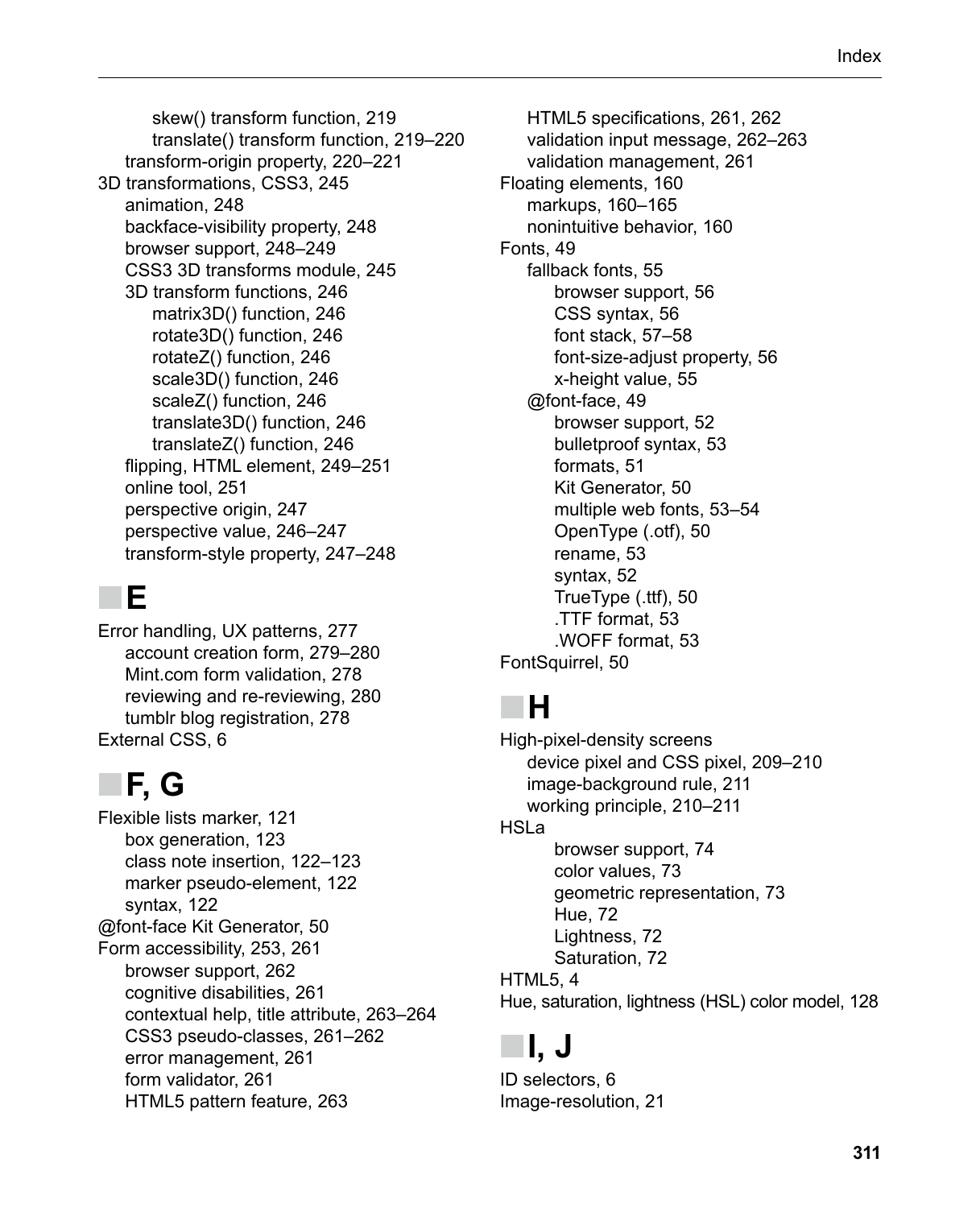Interactive forms. *See* Form accessiblity Internal CSS, 6

# ■ **K**

Key frame, animation, 239 animation-delay, 240 animation-direction, 240 animation-duration, 240 animation-iteration-count, 240 animation-name, 240 animation-play-state, 240 animation-timing-function, 240 browser support, 241 multiple animations with comma-separated list, 241 rule, 239 slideshow photo gallery, 241–244

#### ■ **L**

Linear gradients, box model, 130 Lists. *See* Drop-down menu with lists, Flexible lists marker

# ■ **M, N**

Matrix 2D transformations, CSS3, 225 browser support, 228–229 cssSandpaper, 230 HTML5 document, mouse hover, 229–230 matrices and 2D coordinate system, 226–227 syntax, 227–228 Matrix() transform function, 227–228 Media queries, 177 browser support, 183 mobile devices, tablets and desktops, 184–185 Respond, 185 features, 181 high-pixel-density screens (*see* High-pixeldensity screens) layout orientation, CSS3, 199 box-ordinal-group property, 208–209 device width feature, 200–202 landscape orientation, 200 portrait orientation, 200 working principle, 202–208

operators and prefixes, 182–183 printing devices, 212 properties and features, 212–213 pseudo elements and content properties, 213 text size, 213 working principle, 214–216 screen size layout, CSS3, 185 design and styles considerations, 189–190 device size and viewport, 187–189 Protofluid, 199 responsive design, 186–187 working principle, 190–199 style sheets, 178 CSS2.1 media types, 178 link tag, 179 media/import rules, 179 screen media type, 179–180 syntax structure, 181 Mint.com iPhone app, 298 Mobile experience approach, 301–302 Mobile First approach, 305 Mobile-only approach, 305–306 Mobile user experience, 295 conceptual framework creation, 296–297 SoundCloud iPhone app, 297 user satisfaction, 296 Mobile UX Patterns, 267, 295 design for context, 297 Mint.com iPhone app, 298 Star Chart app, augmented-reality views, 299–300 triggers and environmental distractions, 298–299 design for user, 300 mobile experience approach, 301–302 platform approach, 300–301 tablets, 302 efficiency of use, 284 Adobe Photoshop Actions palette, 285 concepts, 284 Mint.com's budgeting view, 285 for photo experience, 287 progressive disclosure, 284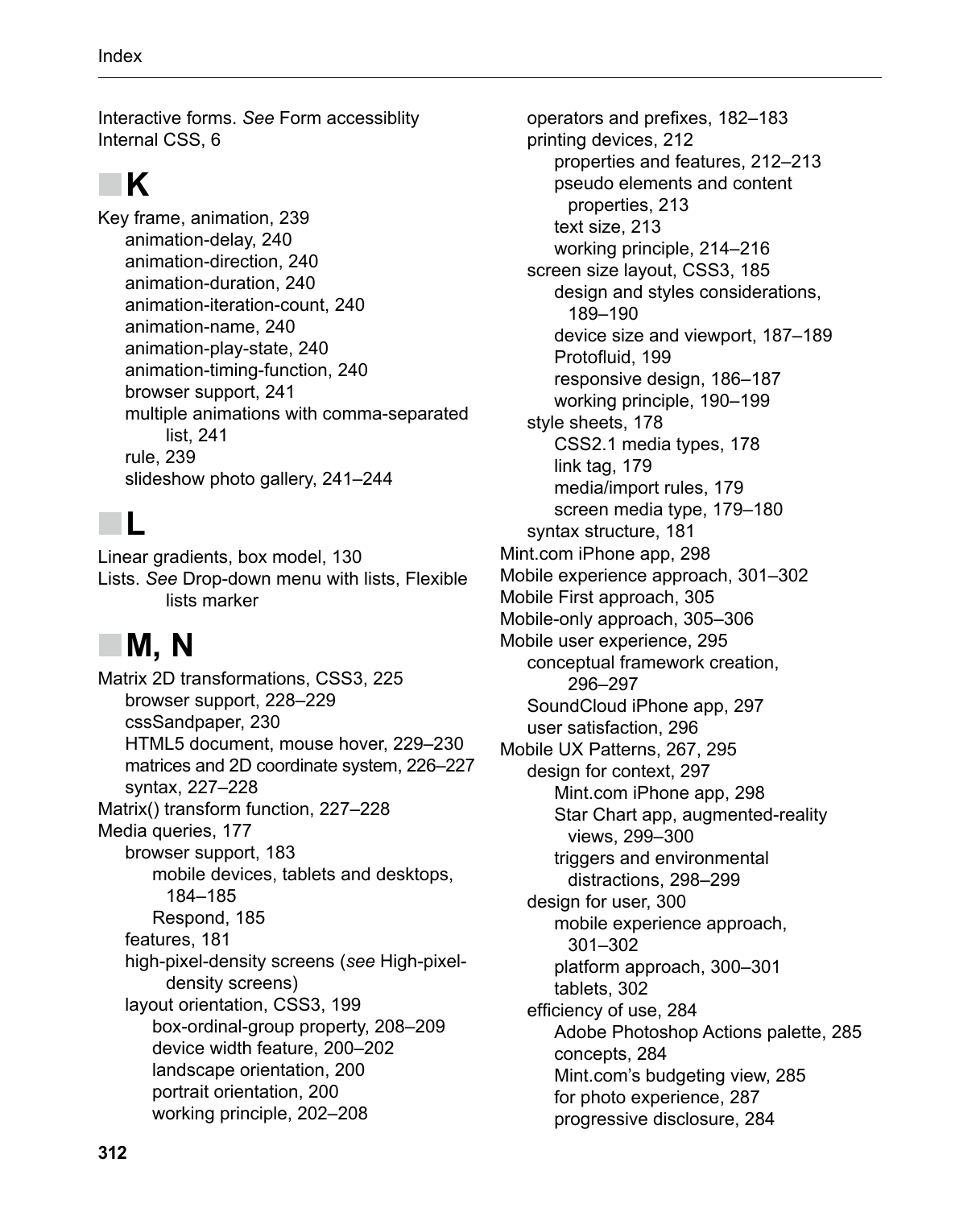error handling, 277 account creation form, 279–280 Mint.com form validation, 278 reviewing and re-reviewing, 280 tumblr blog registration, 278 error messages, 287–290 help and documentation, 290 Apple OS X Trackpad preferences, 290 contextual help message, 293 GetSatisfaction tool, 293 upfront help message, 291 loading indicator, system status in Google Chrome web browser, 268 navigational elements, 269 process indicator, 271 signals Basecamp, 269 tabbed navigation, 270 mobile user experience, 295 conceptual framework creation, 296–297 SoundCloud iPhone app, 297 user satisfaction, 296 mobile web experience, 295–296 real-world conventions analog object, digital re-creation of, 272 Apple iTunes software, 271 artifacts collection, 274 Google Maps pushpin function, 272 tasks and subtasks, 273–274 recognition over recall, 280 Adobe Dreamweaver, inline Attributes menu, 280, 281 data entry process, 282 icons, 283 Microsoft word Styles palettes, 281 responsive web design, 303 Bostonglobe.com, 303–304 device resolution, 307 devices and screen requirements, 305 fluid layouts, 306–307 media query, 304 Mobile First approach, 305 Path social network, mobile-only approach, 305–306 rules of thumb, 267

search capabilities, 274 administrators, 276 Adobe InDesign undo/redo capabilities, 275 Apple OS X Finder search box, 275 avoiding modal states, 277 Mobile web experience, 295–296 Multidevice development. *See* Media queries Multimedia, CSS3, 253 music player, 258 <audio> element, 258–259 creating infinite skins, 261 HTML structure, 260 jPlayer plug-in, 259–260 rendering in browser, 260 video player design, 253 browser support, 254 jQuery plug-in, 255 markup, 254–255 native browser video controls, 254 themes creation, 258 Music player, 258 <audio> element, 258 autoplay attribute, 259 controls attribute, 259 loop attribute, 259 preload attribute, 259 rendering in Opera, 258 src attribute, 259 creating infinite skins, 261 HTML structure, 260 jPlayer plug-in, 259–260 rendering in browser, 260

## ■ **O**

Online forms. *See* Form accessiblity

## ■ **P, Q**

Path social network, 305–306 Pricing table creation, 102 box-shadow property, 103 hosting plan comparison table, 104 markup, 104–105 shadow effects, 106 traversal, 107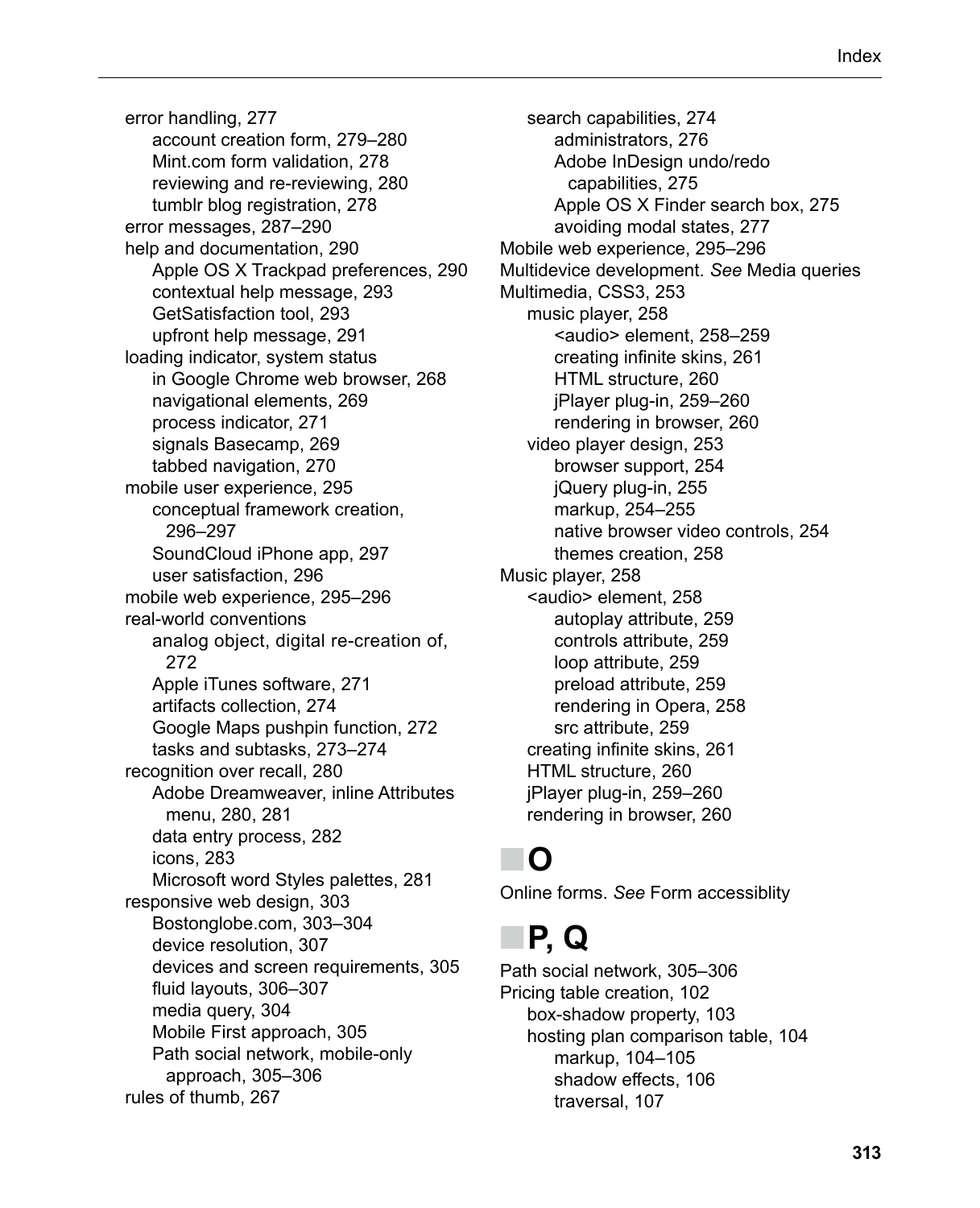Pricing table creation (*cont*.) nth-last-child, 104 pseudo-classes, 107 text-shadow property, 103 Protofluid, 199 Pseudo-selector, 100–101

## ■ **R**

Radial gradients, box model, 130 Relative positioning, browser, 1 Respond script, 185 Responsive table design, 107 breakpoint identification, 108 browser support, 108 clean markup, 108 flexible table, 110 HTML markup, 108–110 media queries, 108, 111 screen resolution breakpoint, 110–111 table layout, 111 Responsive web design, 303 Bostonglobe.com, 303–304 device resolution, 307 devices and screen requirements, 305 fluid layouts, 306–307 media query, 304 Mobile First approach, 305 Path social network, mobile-only approach, 305–306 Rotate() transform function, 218

## ■ **S**

Scale() transform function, 218–219 Selectors, 25 CSS2 *vs*. CSS3, 26 pseudo-classes, 26–27 checked, 27 disabled, 27 empty selector, 40–43 enabled, 27 highlighting selected text, 27–28 links and icons, 45–48 readability of tabular data, 29–34 sibling combinator, 43–45 user-interface element states, 34–38 user-select property, 38–40

Skew() transform function, 219 Skip navigation links, CSS3, 264 fragmentation in audio and video formats, 266 invisible until keyboard focus, 264 menu navigation, 265 opacity property, 265 pseudo-class focus, 265 SoundCloud iPhone app, 297 Star Chart app, 299–300 Static positioning, browser, 1

#### ■ **T**

Tables, CSS3, 99 @counter-style for custom lists, 119 circle bullet, 120 counter value representation, 119 repeating counter type, 121 rule, 119 symbols and additive-symbols, 120 syntax, 119–120 triangle bullet, 121 creating tables with rounded corners, 111 border-collapse, 114 border-radius revolution, 112 browser support, 112 collapsed table, 114 CSS, 113 table layout, 113 wide border radius, 114 drop-down menu with lists, 115 border-radius property, 115 browser support and prefixes, 116 CSS drop-down menu, 116 CSS style sheet, 117 CSS3 gradients, 118 CSS3 transitions, 115 drop-down effect, 117–118 gradients, 115 HTML markup, 116–117 <ul> element, 115 flexible lists marker, 121 box generation, 123 class note insertion, 122–123 marker pseudo-element, 122 pseudo-class, before and content property, 121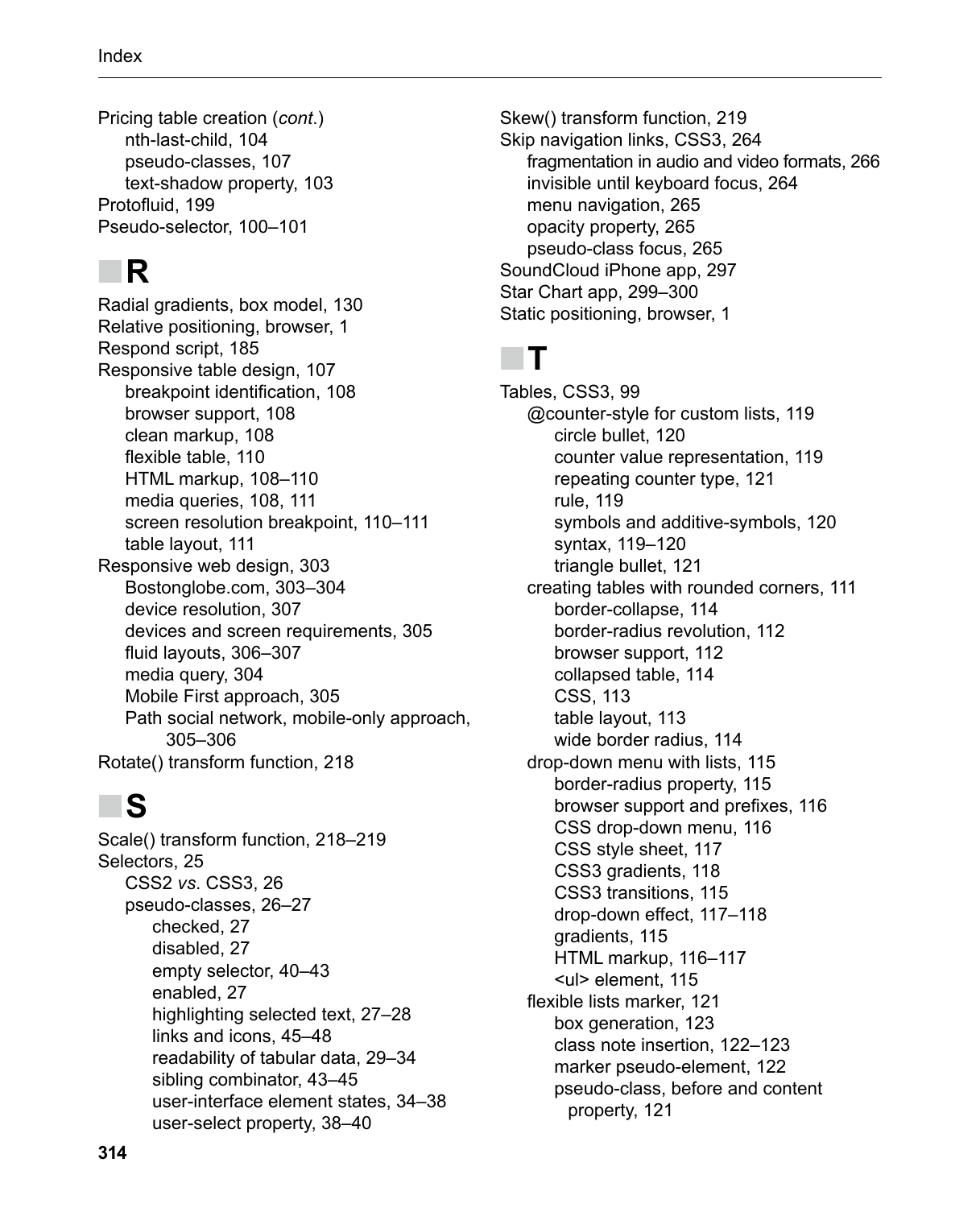responsive design, 107 breakpoint identification, 108 browser support, 108 clean markup, 108 flexible table, 110 HTML markup, 108–110 media queries, 108, 111 screen resolution breakpoint, 110–111 table layout, 111 styled pricing table creation, 102 box-shadow property, 103 hosting plan comparison table, 104 nth-last-child, 104 pseudo-classes, 107 text-shadow property, 103 zebra-striping table rows, 99 alternate rows with background color, 101 alternate rows without background color, 101 browser support, 101 example, 100 jQuery, 102 nth-child syntax, 100–101 Text, 49 text overflow property, 65 browser support, 66 clip value, 65 CSS syntax, 66 ellipsis value, 65 ellipsis-word value, 65 on Gmail's smartphone e-mail app, 68 HTML table, structure of, 66–68 to table's cells, 67 text-rendering property, 74 browser support, 76 CSS syntax, 75–76 kerning, 75 ligatures, 75 optimizeLegibility value, 76–77 text-shawdow, 59 advanced effects, 62 browser support, 59 implementation, 59–60 letterpress effect, 61–62 letterpress typography, 60

word-wrap property, 63 browser support, 64 clip and overflow property, 63 normal and break-word values, 63 working principle, 64–65 Transformations. *See* 2D transformations, CSS3; 3D transformations, CSS3 Transform-origin property, 220–221 Transform property rotate() transform function, 218 scale() transform function, 218–219 skew() transform function, 219 translate() transform function, 219–220 Transitions, CSS3, 231 accordion menu, 235–238 browser support, 234–235 CSS properties, 232 HTML element animation, 238 syntax, 233–234 transition-delay, 232 transition-duration, 231 transition-property, 231 transition-timing-function, 231 Type selectors, 6 **Typography** drop cap description, 82 example, 82 float property, 84 pseudo-element selectors, 82 hanging punctuation absolute positioning, 86 description, 84 hexidecimal and HTML entity codes, 85 light-gray quotation marks, 89 pseudo-element selectors, 85 semantics of quotations, 87 text-indent property, 89 z-index property, 87 hierarchy, 90 multicolumn text blocks, 93–96 text hyphenation none *vs*. auto state, 80–81 valus of, 79